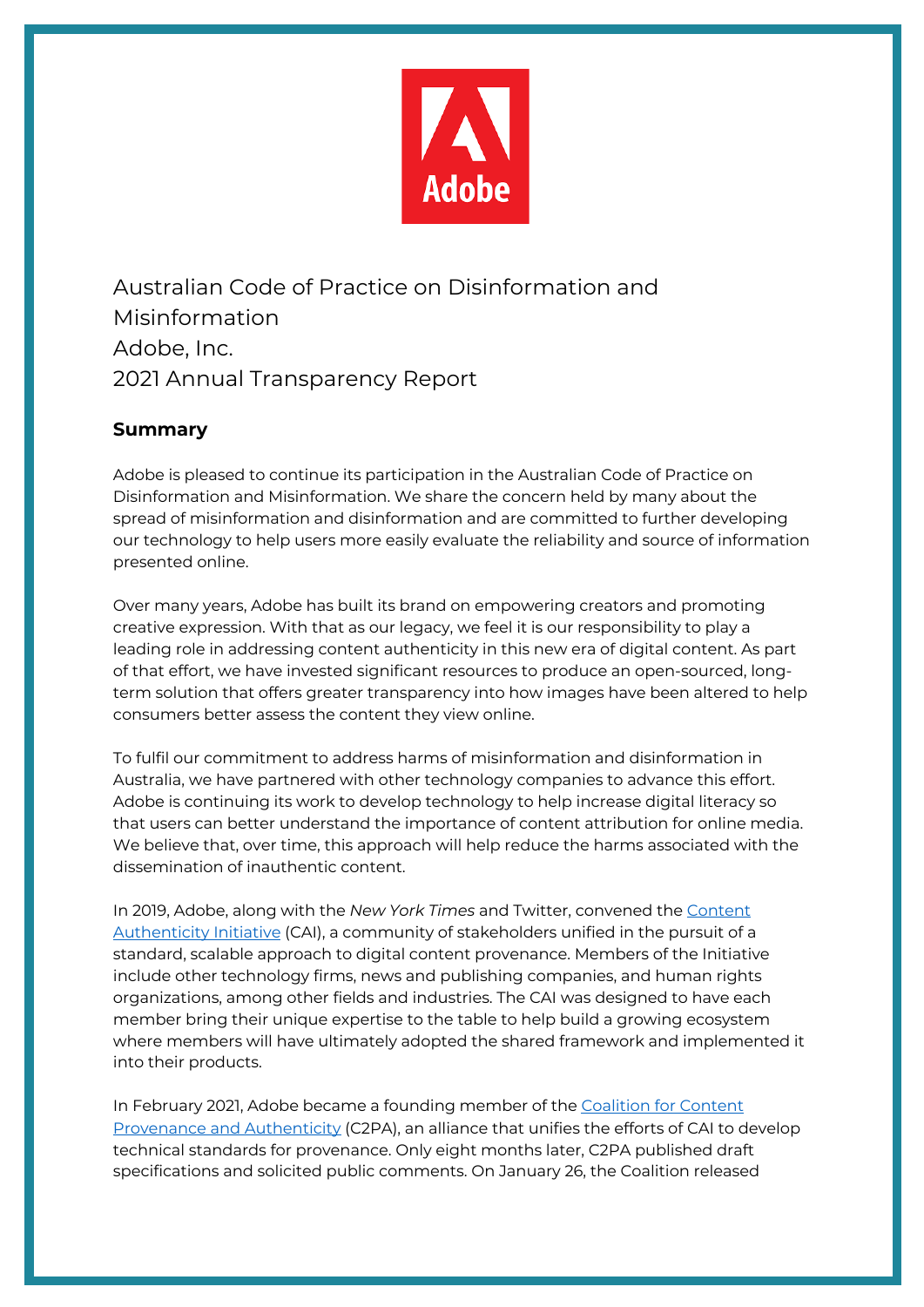version 1.0 of its technical specification for digital provenance. **And, in June 2022 Adobe will release license-free, open-source tools to help create a vibrant developer ecosystem that will bring transparency to consumer platforms and applications worldwide.**

Through a combination of these efforts, Adobe is working to help establish a worldwide standard and prototype implementations to demonstrate their effectiveness. For its part, Adobe introduced Content Credentials, a system that utilizes the CAI framework to allow users to provide and assess the provenance and attribution of digital content. Content Credentials was added to Photoshop and a group of commentary products in October 2021. We are working to make it available in additional Creative Cloud products in the near future.

## **Summary of Adobe's Commitments under the Code**

### Objective 1 Safeguards against Disinformation and Misinformation:

Adobe has been a pioneer in the development of implementation of content provenance standards. We have led coalitions committed to this effort and enabled content provenance on some of our most popular tools and software. Once again, the goal for our public advocacy and improvements to our products is to give more people the ability to disclose important information about their content and to make it available to all creators, regardless of their location or access to the latest technology.

Objective 3 Work to ensure the integrity and security of services and products delivered by digital platforms: The C2PA has developed draft specifications and technical specifications to ensure that other digital platforms and technology companies can integrate seamlessly into the ecosystem and leverage content credentials securely.

Please see Objective 1.

### Objective 4 Empower consumers to make better informed choices of digital content:

Adobe's work on content provenance began to accelerate in 2020. In the past two years, we have made specific investments in that effort. We have a team of experts whose work is focused almost exclusively on content authenticity initiatives and the development of our own technology.

Through the joint development of standards in collaboration with industry, academia, government and NGOs, Adobe will continue to develop, publish, and implement standards for Content Provenance to include universal user experience, iconography and terminology. Taken in its entirety, our work, and that of our coalitions and partnerships, will bring to market ubiquity, technology and common experiences covering creation and consumption of imagery, video, audio and text.

Please also see Objective 1.

### Objective 6 Strengthen public understanding of Disinformation and Misinformation through support of

### strategic research:

In the US, research is underway with Washington University's Department of Computer Science and Engineering. In addition, Adobe User Experience research has committed to 12 months of UX studies in the area of provenance interventions and their efficacy.

### Objective 7 Publicise the measures we take to combat Disinformation:

In addition to our work with coalitions and investments to make changes to our own products and platforms, Adobe is leading the effort to publicly promote these efforts so we can educate everyone, including content creators, content curators, consumers, and media users on the importance of content provenance. We have hosted events and briefings in the US, Europe, and Australia to advance this effort. And we are committed to raising awareness in photojournalism schools as well as K-12 schools so we can increase digital literacy and improve online safety.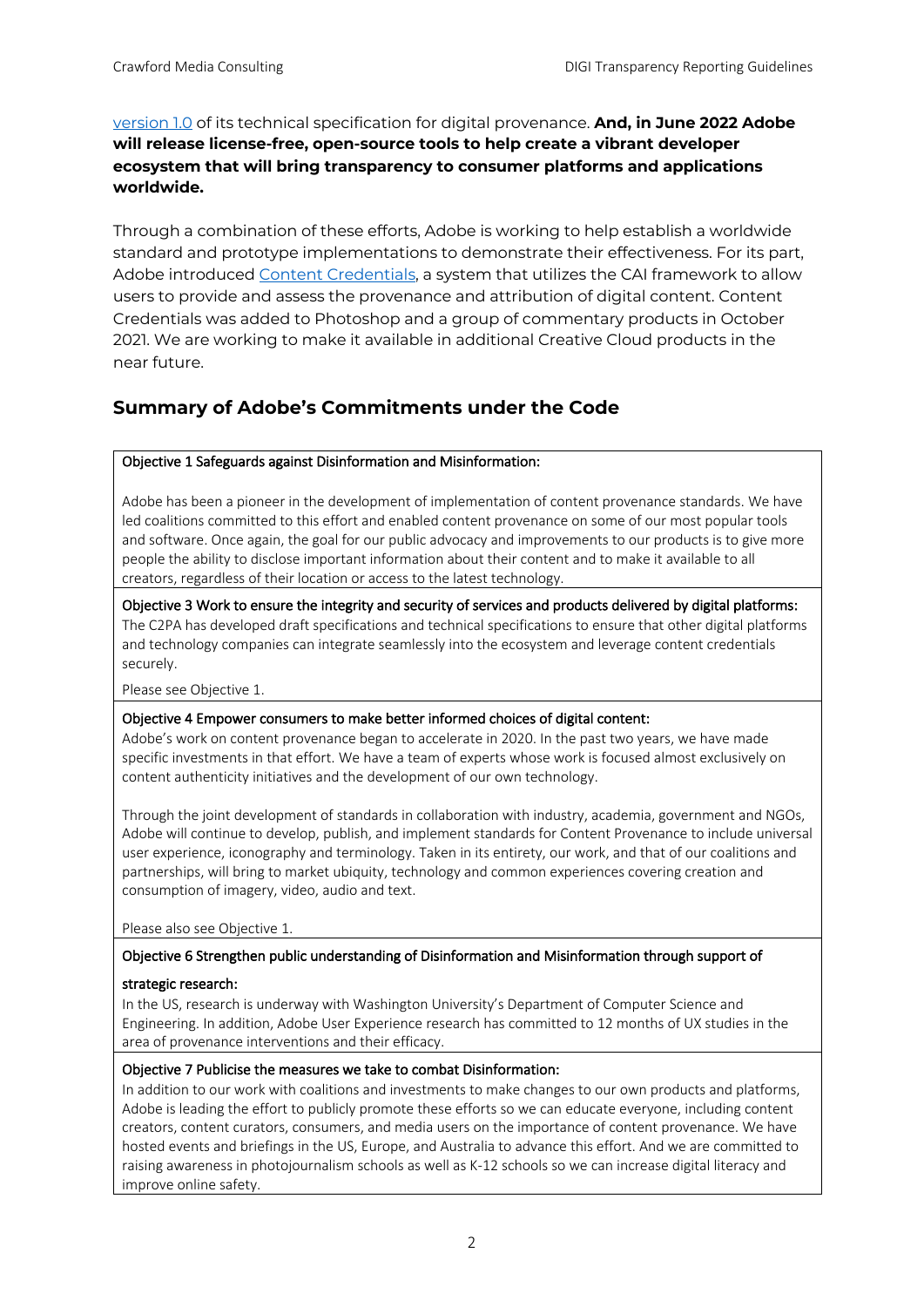Following the Code's guidance on signatories nominating to report on specified provisions in the Code, we have reported on measures that are "proportionate and relevant" to our business. Adobe has considered the Code's guiding principles and the context in which our products and services might to contribute to the harms arising from the spread of disinformation and misinformation on online platforms.

Adobe produces content creation and editing tools to help individuals and enterprises accelerate their productivity as they create, publish, and promote their creative work. While some of our products – most notably Behance – allow users to share, showcase, and promote their content online, Adobe is not a social media company. None of our products facilitate global conversations about current events or allow users to share and disseminate news content to global audiences. We believe digital creative works – the primary purpose of Adobe's suite of products – and any associated harms that stem from them are not the focus of the Code.

While Adobe's products and services fall outside the scope of the Code, we share the expressed concerns about harms that may result from malicious actors using our tools to produce inaccurate digital content. Therefore, we have opted into the provisions of the Code that focus on technologies we are developing to help consumers authenticate online media. To mitigate the negative impact of misinformation and disinformation, Adobe is focused on providing tools to digital platforms that can help their users determine the sources and authenticity of online content.

# **Reporting against commitments**

### **Objective 1: Safeguards against Disinformation and Misinformation**

### **Outcome 1a: Reducing harm by adopting scalable measures**

We are experiencing an extraordinary moment in the history of media and communications. Information continues to spread rapidly through social media platforms using opaque technologies to amplify its reach and influence. This often happens without any real regard for accuracy or authenticity. Whether it is deliberate or inadvertent, the presence content that is misattributed, mis-contextualized, or otherwise inauthentic continues to expand.

Creators looking to attach metadata to their works to maintain their rights as authors or document any changes others might make cannot currently do so in way that is secure, tamper-evident and standard across platforms. This type of information gives publishers and consumers important context to determine whether media is authentic. This is particularly true for users of creative tools that use AI for augmented reality or those producing fully synthetic content who want to do so responsibly.

To address the problem of inauthentic content and the erosion of trust that results from its dissemination, most efforts must fall into one or more of the following three distinct categories:

• **Detection –** Using both algorithmic identification and human-centred verification of can slow the spread of inauthentic content. But the techniques used for creating such content are becoming more and more sophisticated and accessible. As technology allows purveyors of content increase the speed of production and distribution; detection techniques will likely struggle to keep pace.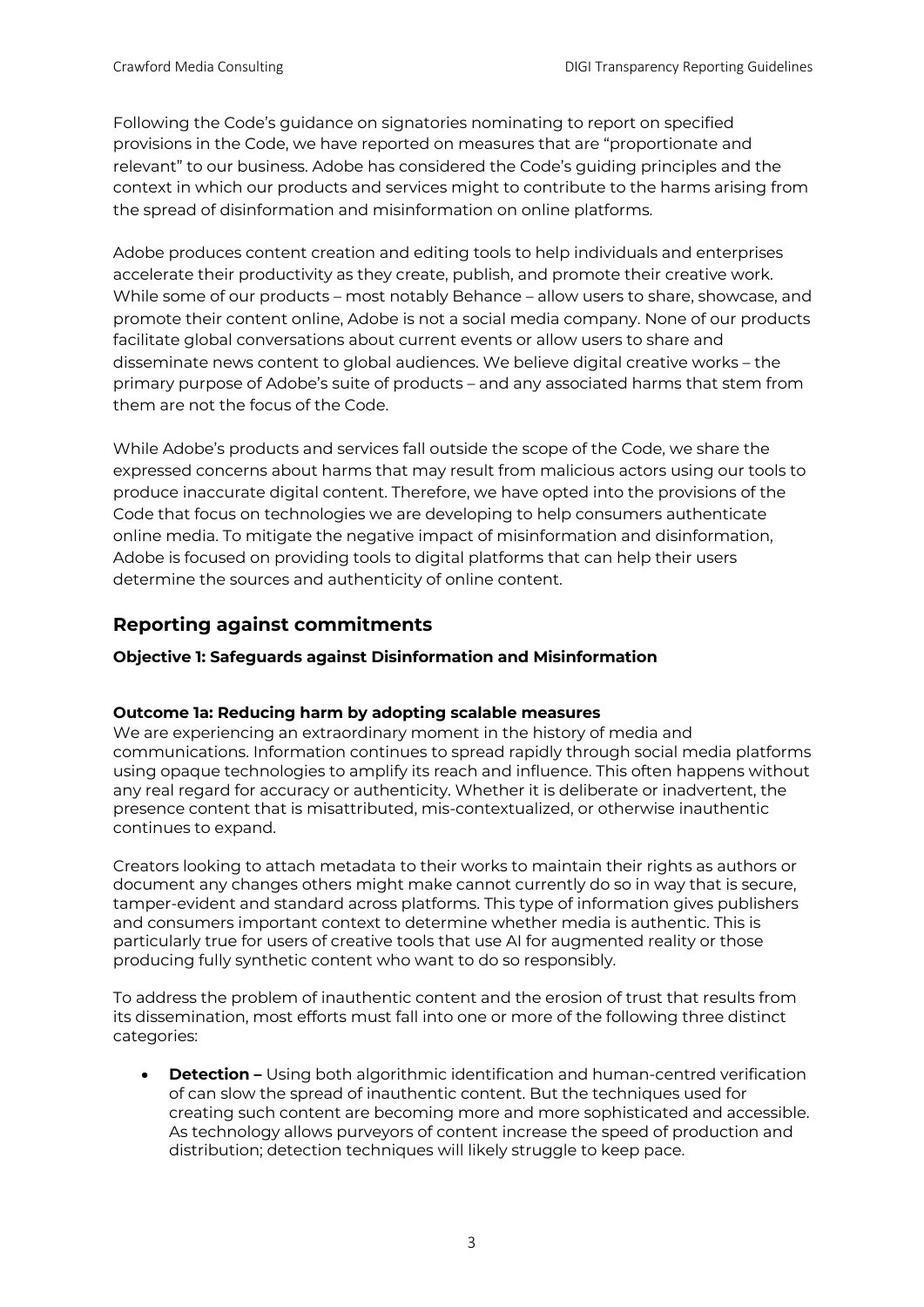- **Education –** Well-intentioned creators and consumers of content need to learn the dangers of disinformation and the methods used to contain its spread. They must also be educated on the responsible use of sophisticated of creative tools. These skills can be taught and passed on through media literacy campaigns and formal education programs. Given the right tools and information, more people will be able to discern what media and sources they can trust and why.
- **Content Provenance**  To help reduce the level of inauthentic content, creators must be able to optionally disclose information about who created or changed a piece of content and the specifics of any changes or alterations. The ability to embed that information should be available to all creators, regardless of their location or access to the latest technology.

Most of our efforts at Adobe focus on content provenance. While detection is important, it can only address the problem reactively through the identification of deceptive media. Attribution adds a layer of transparency so consumers can be informed even when detection efforts have failed to block or appropriately flag content that has been tampered with or corrupted. The ability to provide content attribution for creators, publishers and consumers is essential to engendering trust online.

At the same time, content creators must be able to protect their privacy when necessary. An effective solution will be one that is globally viable across technology platforms and contexts while minimizing the potential to create unintended risks or harms. And, it must be built around the value freedom of creative expression for content and media producers.

Adobe is working to address content authenticity at scale. We've helped lead the formation of both CAI and C2PA to establish an open, extendable approach for content attribution and the creation and implementation of standards. Earlier this year, those efforts resulted in the release of CP2A's technical specification for digital provenance, which is a first of its kind framework for better content attribution and transparency across multiple industries and platforms.

These efforts also bore fruit for us internally when we launched a beta version of Content Credentials within Photoshop, allowing users to attach provenance to their work. To complement that development, we have added Content Credentials to give the users of our Behance platform the same ability and attached it to images available in Adobe Stock.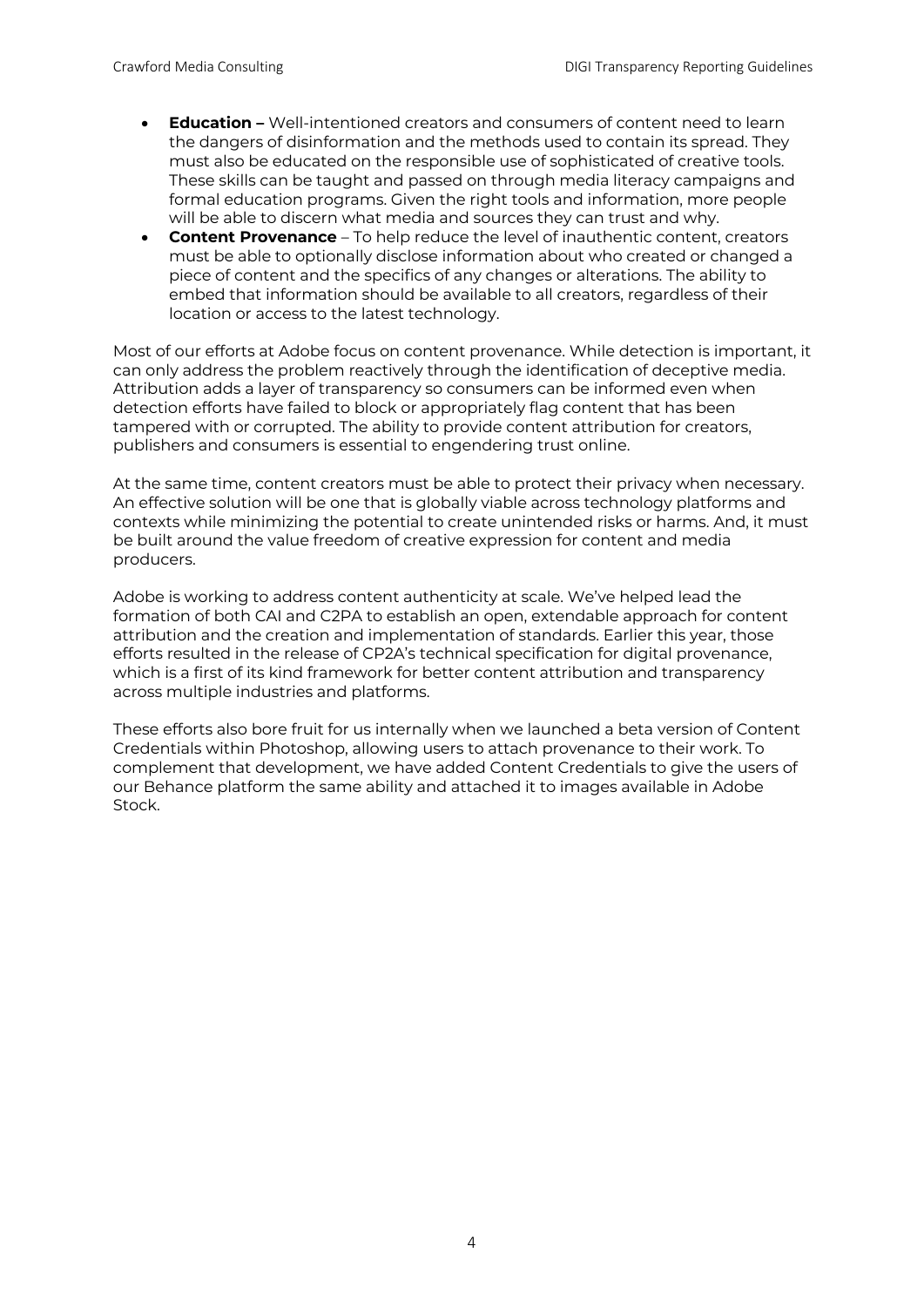CASE STUDY – How Content Credentials Work

The CAI and C2PA were established as a partnership with a range of organisations including media and technology companies because an ecosystem approach is required to address disinformation/misinformation.

As outlined in the image below, CAI and content credentials are embedded from the capture of the image, its editing and its publishing in order to build the necessary trust in the provenance of the content. If legitimate creators use Content Credentials to identify their work, then consumers can decide for themselves based on the information available how to interpret content.

Content with Credentials will specify any edits and changes made to it, and trust in any content without credentials can be interpreted and assessed based on that lack of information.



Adobe currently has an attribution tool in beta in its products such as Photoshop. Taking that example, when editing an image in Photoshop, a user has the option to attach Content Credentials data to the image, as below.



Once the Content Credentials function has been turned on, the creator can choose to attach specific information, such as a thumbnail of the original image, their details as the producer of the image, tracking the edits and activity and tagging other assets used and included. There is also a preview of what will be attached to the image for the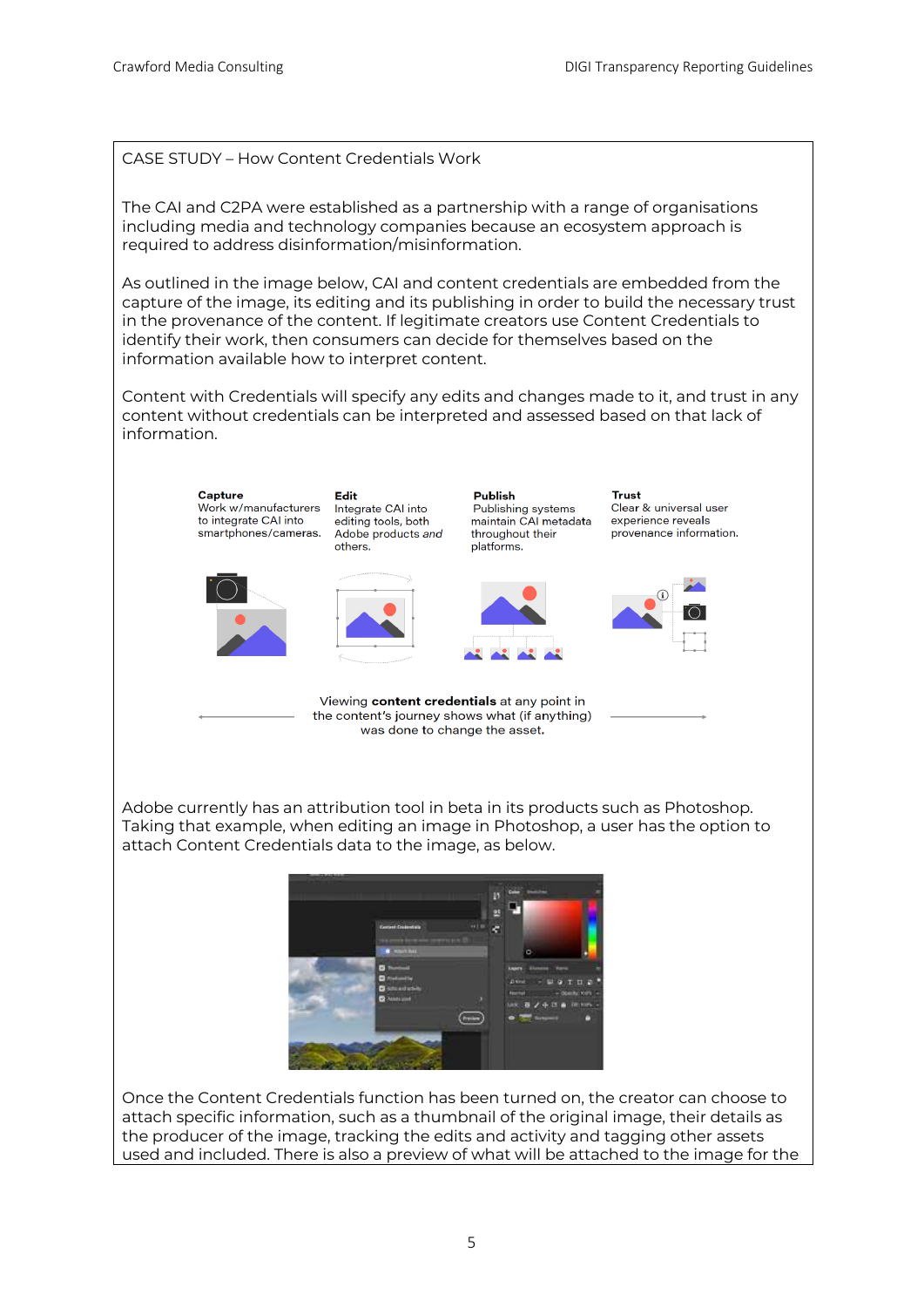

in the Photoshop desktop app. By adding social media and wallet addresses to your Content Credentials creators can further assure consumers that they are indeed the creator of your content. A crypto address is also useful if someone wishes to mint their work as crypto art. Adobe has partnered with the NFT marketplaces KnownOrigin, OpenSea, Rarible, and SuperRare to display Content Credentials, thereby allowing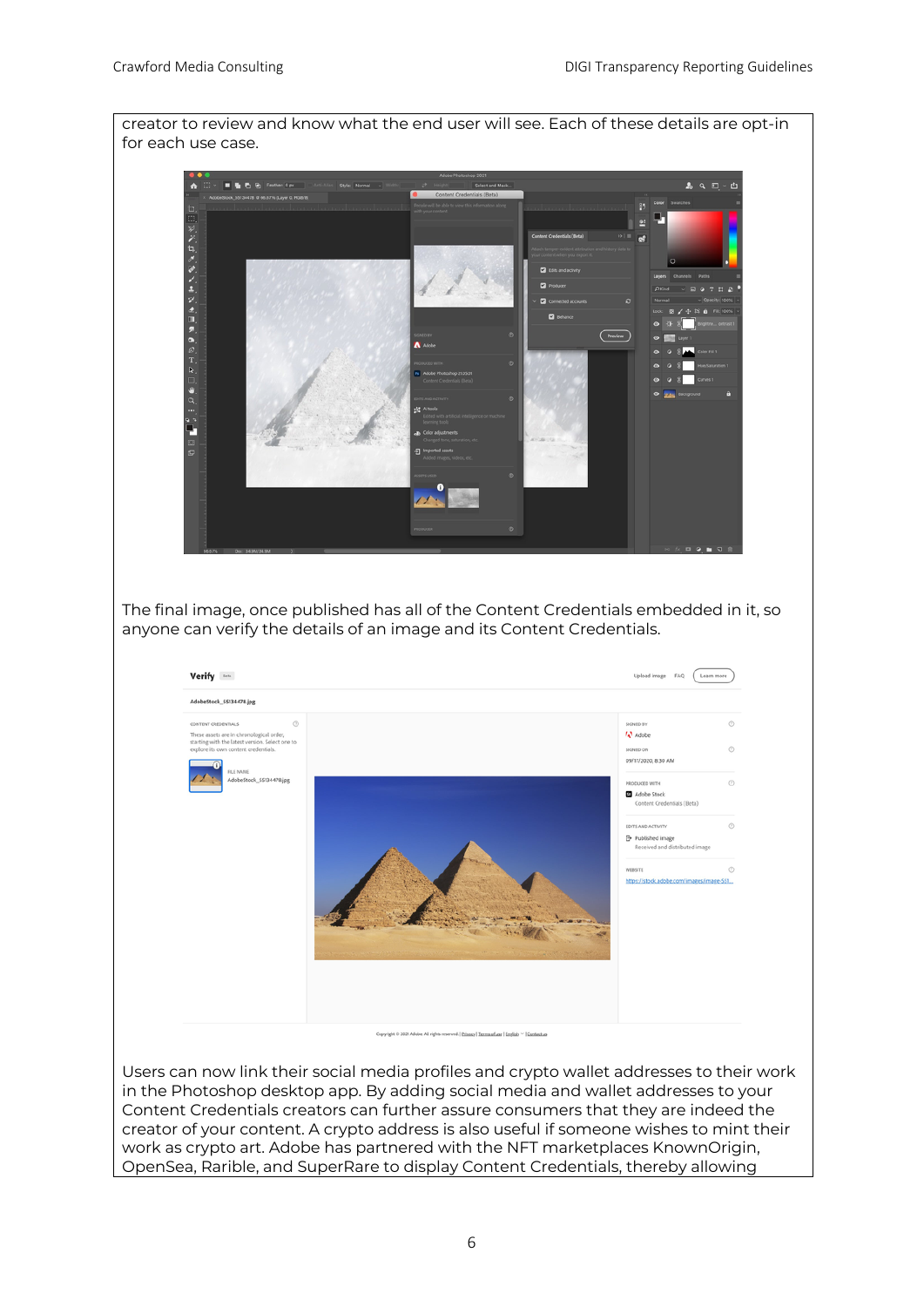collectors to see if the wallet used to create an asset was indeed the same one used to mint.

Additionally, we are working toward the release of an open-sourced developer kit for any team to integrate Content Credentials into their product. Adobe eventually wants many apps, websites, and even cameras to support the CAI — to make it a de facto standard for image attribution working with partners and other technology and media companies.

A walkthrough of the functionality can be found here.

# **Objective 3: Work to ensure the integrity and security of services and products delivered by digital platforms.**

While the CAI, C2PA and Adobe are working with our partners to develop our own functionality, because the fundamental idea is to create the ecosystem so users can make their own judgements on the trust and provenance of content, the C2PA has not only developed draft specifications, but also technical specifications.

This framework has been developed amongst members and partners and shared publicly in order to encourage other digital platforms and providers to adopt these standards to ensure content creation, editing, sharing and consumption is aligned and users and consumers have the information (or lack thereof) to make their own value judgments on the provenance of the content they see, thereby addressing the fundamental issues of misinformation/disinformation.

Please also refer to Objective 1.

### **Objective 4: Empower consumers to make better informed choices of digital content.**

Robust content provenance promotes greater transparency, understanding, and trust among consumers. It is an essential element in the fight to slow the advance of misinformation and disinformation that has resulted from the expansion and democratization of powerful creation and editing techniques.

Adobe's work on content provenance began to accelerate in 2020. In the past two years, we have made specific investments in that effort. We have a team of experts whose work is focused almost exclusively on content authenticity initiatives and the development of our own technology.

Through the joint development of standards in collaboration with industry, academia, government and NGOs, Adobe will continue to develop, publish, and implement standards for Content Provenance to include universal user experience, iconography and terminology. Taken in its entirety, our work, and that of our coalitions and partnerships, will bring to market ubiquity, technology and common experiences covering creation and consumption of imagery, video, audio and text.

Provenance creates a virtuous cycle. As more creators produce and distribute content with proper attribution, more consumers will come to expect to see that information and put it use viewing and assessing media online. In the end, we believe this will help minimize the influence of bad actors sharing deceptive content.

Please also refer to Objective 1.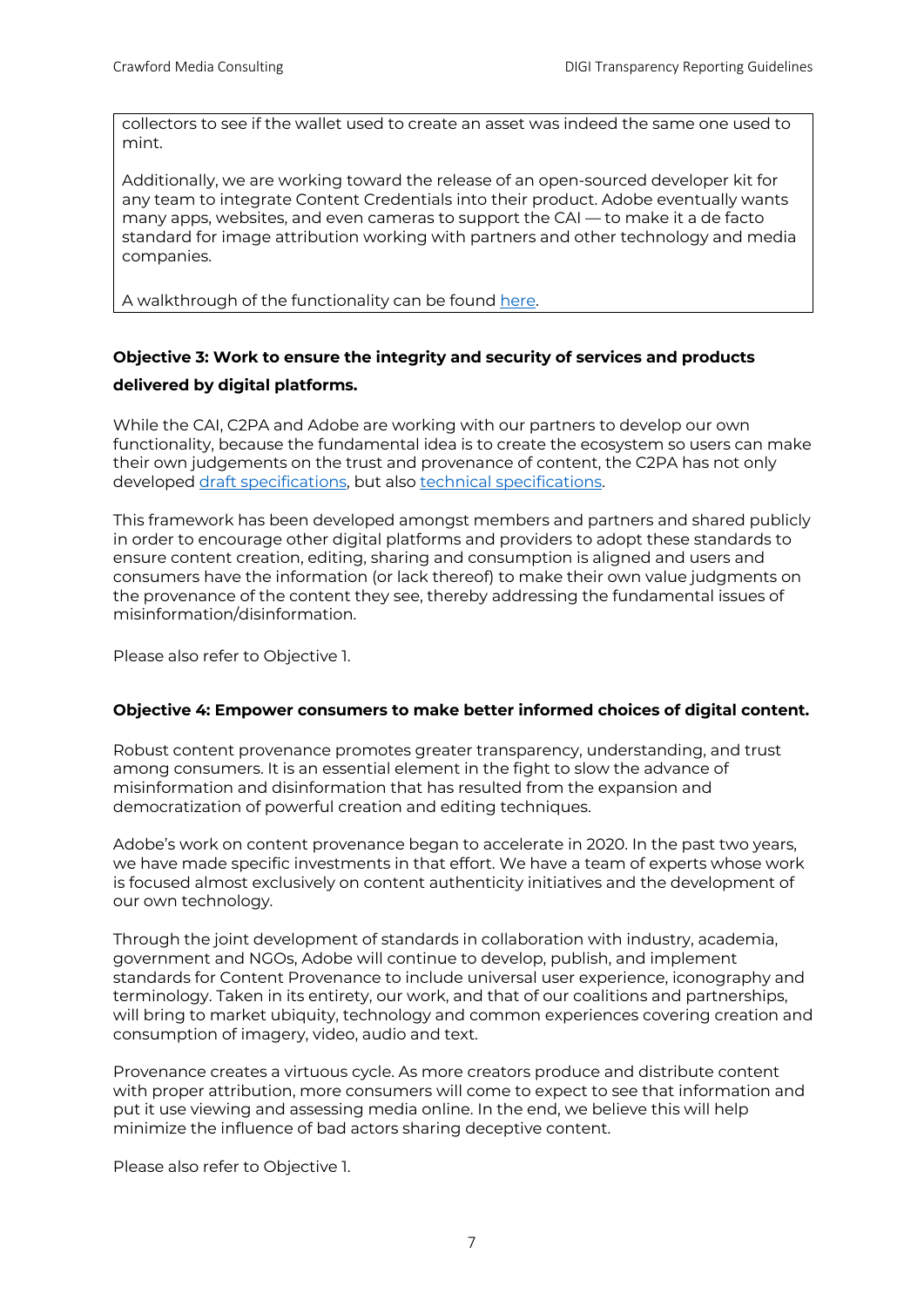## **Objective 6: Strengthen public understanding of Disinformation and Misinformation through support of strategic research.**

In the US, research is underway with Washington University's Department of Computer Science and Engineering. In addition, Adobe User Experience research has committed to 12 months of UX studies in the area of provenance interventions and their efficacy.

# **Objective 7: Signatories will publicise the measures they take to combat Disinformation.**

In addition to our work with coalitions and investments to make changes to our own products and platforms, Adobe is leading the effort to publicly promote these efforts so we can educate everyone, including content creators, content curators, consumers, and media users on the importance of content provenance. We have hosted events and briefings in the US, Europe, and Australia to advance this effort. And we are committed to raising awareness in photojournalism schools as well as K-12 schools so we can increase digital literacy and improve online safety.

We are also continually communicating with government leaders and policymakers about the benefits of content provenance and the importance educating consumers. In addition, Adobe is working to integrate our Content Credentials solution into more of our tools and applications.

| CASE STUDY 2 - Partnerships and Events                                                                                            |                     |             |                      |             |                    |
|-----------------------------------------------------------------------------------------------------------------------------------|---------------------|-------------|----------------------|-------------|--------------------|
| The CAI was launched in 2019 and now has over 500 members, including:                                                             |                     |             |                      |             |                    |
| B B C                                                                                                                             |                     |             | <b>arm A</b> Adobe   | (O) Truepic | USA<br>TODAY       |
| <b>AFP</b>                                                                                                                        | The Washington Post |             | CBC (D) Radio-Canada |             | The New York Times |
|                                                                                                                                   | Microsoft           | Qualcoww    | <b>Nikon</b>         |             | <b>GANNETT</b>     |
|                                                                                                                                   | gettyimages®        | camera bits |                      | VII         | NFSS               |
| For a full list of current members, see here.                                                                                     |                     |             |                      |             |                    |
| ممثلا تمسمن شببي امسم والممامو ومساويا والمسامي والملمط والخبيب ومشمومهم مسموط لكالم والمعامية والمسامي والماما والساما والمستعار |                     |             |                      |             |                    |

In addition, Adobe has a dedicated CAI team engaging with stakeholders, including schools and universities. We are working with Carnegie Mellon, Temple University and the University of Miami in the US, in addition to running workshops with:

- VII Academy
- Eddie Adams Workshop (global participants)
- Photoville (New York photo festival)